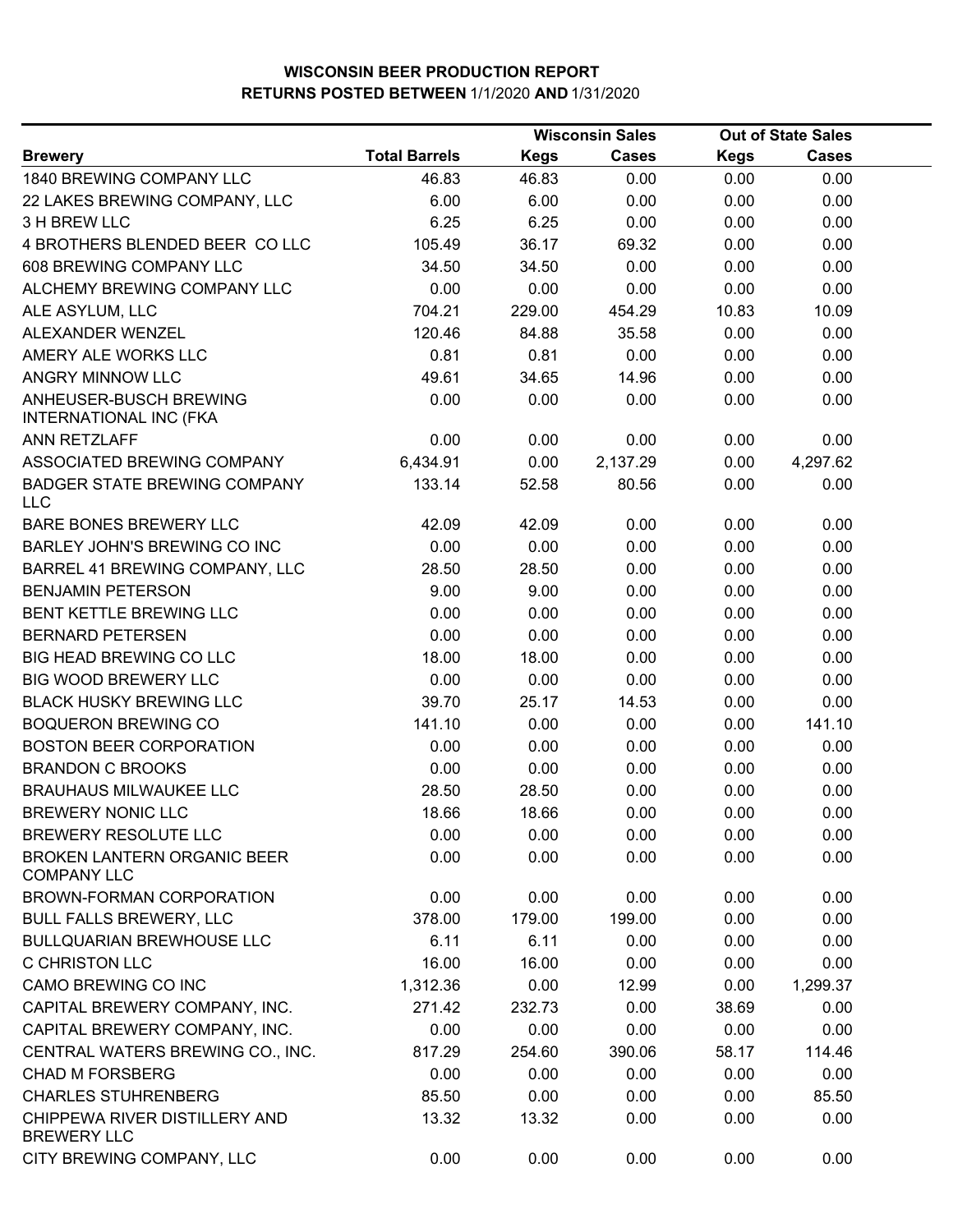|                                                 |                      |             | <b>Wisconsin Sales</b> |             | <b>Out of State Sales</b> |  |
|-------------------------------------------------|----------------------|-------------|------------------------|-------------|---------------------------|--|
| <b>Brewery</b>                                  | <b>Total Barrels</b> | <b>Kegs</b> | <b>Cases</b>           | <b>Kegs</b> | <b>Cases</b>              |  |
| COFFEE GROUNDS, INC.                            | 9.39                 | 9.39        | 0.00                   | 0.00        | 0.00                      |  |
| CONCH CO. INC.                                  | 6.73                 | 6.73        | 0.00                   | 0.00        | 0.00                      |  |
| COPPER STATE BREWERY LLC                        | 65.25                | 65.25       | 0.00                   | 0.00        | 0.00                      |  |
| <b>CORVALE LLC</b>                              | 0.00                 | 0.00        | 0.00                   | 0.00        | 0.00                      |  |
| <b>CUPOL ENTERPRISES, LLC</b>                   | 0.00                 | 0.00        | 0.00                   | 0.00        | 0.00                      |  |
| <b>CUPOL ENTERPRISES, LLC</b>                   | 0.00                 | 0.00        | 0.00                   | 0.00        | 0.00                      |  |
| <b>DANA KAINZ</b>                               | 13.60                | 13.60       | 0.00                   | 0.00        | 0.00                      |  |
| DANIEL D SCHEY                                  | 27.00                | 27.00       | 0.00                   | 0.00        | 0.00                      |  |
| DANIEL E SCHULD                                 | 0.00                 | 0.00        | 0.00                   | 0.00        | 0.00                      |  |
| DANIEL M STOLT                                  | 10.79                | 6.00        | 4.79                   | 0.00        | 0.00                      |  |
| DAS VENTURES INC.                               | 26.50                | 26.50       | 0.00                   | 0.00        | 0.00                      |  |
| DAVID A ANDERSON                                | 0.00                 | 0.00        | 0.00                   | 0.00        | 0.00                      |  |
| DAVID A KNUTH                                   | 35.00                | 35.00       | 0.00                   | 0.00        | 0.00                      |  |
| <b>DEAD BIRD BREWING COMPANY</b>                | 0.00                 | 0.00        | 0.00                   | 0.00        | 0.00                      |  |
| <b>DEAD BIRD BREWING COMPANY</b>                | 10.00                | 10.00       | 0.00                   | 0.00        | 0.00                      |  |
| DELAFIELD BREWHAUS LLC                          | 45.00                | 45.00       | 0.00                   | 0.00        | 0.00                      |  |
| <b>DELTA BEER LLC</b>                           | 54.09                | 54.09       | 0.00                   | 0.00        | 0.00                      |  |
| <b>DENNIS E ERB</b>                             | 4.00                 | 4.00        | 0.00                   | 0.00        | 0.00                      |  |
| DIAGEO AMERICAS SUPPLY INC                      | 16,281.06            | 0.00        | 0.00                   | 0.00        | 16,281.06                 |  |
| DJ FEDDERLY MANAGEMENT<br><b>CONSULTANT LLC</b> | 0.00                 | 0.00        | 0.00                   | 0.00        | 0.00                      |  |
| <b>DONALD R MAHAN</b>                           | 0.00                 | 0.00        | 0.00                   | 0.00        | 0.00                      |  |
| DOOR COUNTY BREWING CO LLC                      | 40.00                | 40.00       | 0.00                   | 0.00        | 0.00                      |  |
| DRIFTLESS BREWING COMPANY LLC                   | 48.80                | 48.80       | 0.00                   | 0.00        | 0.00                      |  |
| DRIFTLESS PURE LLC                              | 2.68                 | 2.68        | 0.00                   | 0.00        | 0.00                      |  |
| DUBS BREW, LLC                                  | 6.50                 | 6.50        | 0.00                   | 0.00        | 0.00                      |  |
| DUESTERBECK'S BREWING COMPANY,<br><b>LLC</b>    | 22.67                | 22.67       | 0.00                   | 0.00        | 0.00                      |  |
| EAGLE TRACE BREWING COMPANY<br><b>LLC</b>       | 0.00                 | 0.00        | 0.00                   | 0.00        | 0.00                      |  |
| EAGLE TRACE BREWING COMPANY<br><b>LLC</b>       | 164.50               | 85.00       | 79.50                  | 0.00        | 0.00                      |  |
| EAST TROY BREWERY CO                            | 15.50                | 15.50       | 0.00                   | 0.00        | 0.00                      |  |
| <b>EGR LLC</b>                                  | 62.00                | 62.00       | 0.00                   | 0.00        | 0.00                      |  |
| ENLIGHTENED BREWING COMPANY<br>LLC.             | 5.00                 | 0.00        | 5.00                   | 0.00        | 0.00                      |  |
| ENLIGHTENED BREWING COMPANY<br>LLC.             | 136.29               | 34.83       | 101.46                 | 0.00        | 0.00                      |  |
| <b>ESSER DISTRIBUTING CO INC</b>                | 0.00                 | 0.00        | 0.00                   | 0.00        | 0.00                      |  |
| FERMENTORIUM BEVERAGE<br><b>COMPANY LLC</b>     | 74.94                | 38.16       | 36.78                  | 0.00        | 0.00                      |  |
| FFATS BREWING COMPANY, LLC                      | 0.00                 | 0.00        | 0.00                   | 0.00        | 0.00                      |  |
| FIFTH WARD BREWING COMPANY LLC                  | 54.27                | 54.27       | 0.00                   | 0.00        | 0.00                      |  |
| FIVE STAR BREWING CO INC.                       | 961.32               | 0.00        | 11.83                  | 0.00        | 949.49                    |  |
| FLIX ENTERTAINMENT LLC                          | 42.90                | 42.90       | 0.00                   | 0.00        | 0.00                      |  |
| FOX RIVER BREWING COMPANY II, LLC               | 62.48                | 62.48       | 0.00                   | 0.00        | 0.00                      |  |
| FOX RIVER BREWING COMPANY, LLC                  | 43.00                | 43.00       | 0.00                   | 0.00        | 0.00                      |  |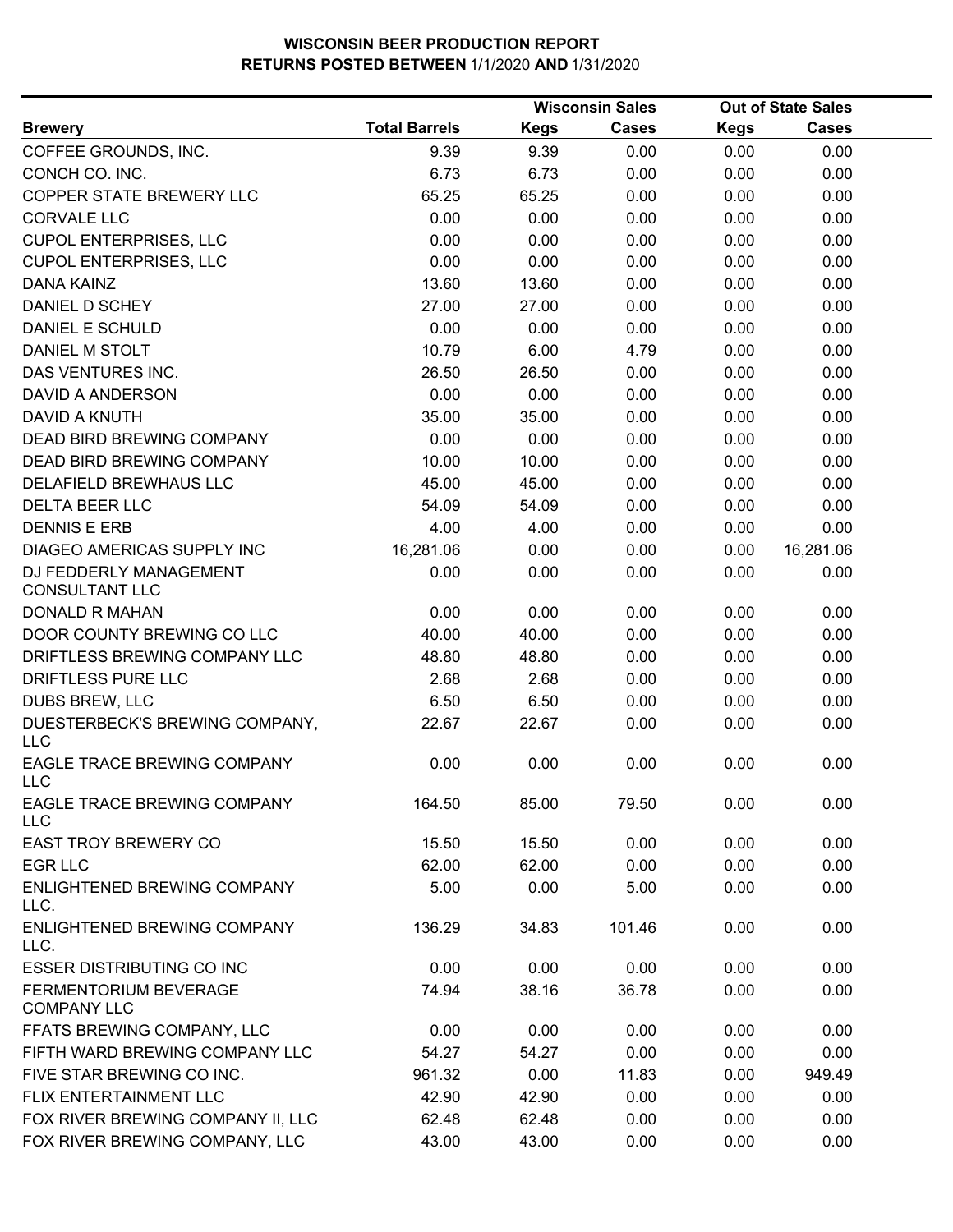|                                                      |                      |             | <b>Wisconsin Sales</b> |             | <b>Out of State Sales</b> |  |
|------------------------------------------------------|----------------------|-------------|------------------------|-------------|---------------------------|--|
| <b>Brewery</b>                                       | <b>Total Barrels</b> | <b>Kegs</b> | <b>Cases</b>           | <b>Kegs</b> | <b>Cases</b>              |  |
| FOXTOWN-GBC, INC.                                    | 72.35                | 72.35       | 0.00                   | 0.00        | 0.00                      |  |
| <b>FRESAR INC</b>                                    | 0.77                 | 0.77        | 0.00                   | 0.00        | 0.00                      |  |
| <b>FULTON LLC</b>                                    | 18.10                | 12.00       | 6.10                   | 0.00        | 0.00                      |  |
| <b>G5 BREWING COMPANY LLC</b>                        | 56.50                | 56.50       | 0.00                   | 0.00        | 0.00                      |  |
| <b>GATHERING PLACE BREWING</b><br><b>COMPANY LLC</b> | 38.56                | 37.62       | 0.94                   | 0.00        | 0.00                      |  |
| GD3, LLC                                             | 151.21               | 151.21      | 0.00                   | 0.00        | 0.00                      |  |
| GD4, LLC                                             | 73.70                | 73.70       | 0.00                   | 0.00        | 0.00                      |  |
| <b>GEORGE BREGAR</b>                                 | 32.21                | 32.21       | 0.00                   | 0.00        | 0.00                      |  |
| <b>GIANT JONES BREWING LLC</b>                       | 13.90                | 13.90       | 0.00                   | 0.00        | 0.00                      |  |
| GJS SALES, INC.                                      | 5,780.00             | 0.00        | 1,038.64               | 0.00        | 4,741.36                  |  |
| <b>GOOD CITY BREWING LLC</b>                         | 6.92                 | 5.92        | 1.00                   | 0.00        | 0.00                      |  |
| <b>GOOD CITY BREWING LLC</b>                         | 301.19               | 136.83      | 164.36                 | 0.00        | 0.00                      |  |
| <b>GRANT PAULY</b>                                   | 566.18               | 213.25      | 307.02                 | 30.67       | 15.24                     |  |
| <b>GRAY BREWING CO.</b>                              | 14.90                | 5.17        | 3.00                   | 5.50        | 1.23                      |  |
| <b>GREEN BAY BREWING COMPANY</b>                     | 387.23               | 158.57      | 228.66                 | 0.00        | 0.00                      |  |
| <b>GREENVIEW BREWING LLC</b>                         | 23.96                | 9.53        | 14.43                  | 0.00        | 0.00                      |  |
| <b>GREGORY YORK</b>                                  | 9.97                 | 9.97        | 0.00                   | 0.00        | 0.00                      |  |
| <b>GUY R LILJA</b>                                   | 0.00                 | 0.00        | 0.00                   | 0.00        | 0.00                      |  |
| HACIENDA BREWING CO., LLC                            | 150.00               | 150.00      | 0.00                   | 0.00        | 0.00                      |  |
| HEART OF THE NORTH BREWING CO                        | 3.00                 | 3.00        | 0.00                   | 0.00        | 0.00                      |  |
| <b>HERBIERY LLC</b>                                  | 24.73                | 10.67       | 14.06                  | 0.00        | 0.00                      |  |
| HIGHHOLDER BREWING COMPANY,<br><b>LLC</b>            | 1.00                 | 1.00        | 0.00                   | 0.00        | 0.00                      |  |
| HILLSBORO BREWING COMPANY LLC                        | 115.51               | 75.78       | 39.73                  | 0.00        | 0.00                      |  |
| HOOPS OF DANE COUNTY, INC.                           | 0.00                 | 0.00        | 0.00                   | 0.00        | 0.00                      |  |
| HOOPS OF DANE COUNTY, INC.                           | 0.00                 | 0.00        | 0.00                   | 0.00        | 0.00                      |  |
| HOOPS OF DANE COUNTY, INC.                           | 0.00                 | 0.00        | 0.00                   | 0.00        | 0.00                      |  |
| HOP & BARREL BREWING COMPANY,<br><b>LLC</b>          | 31.67                | 15.33       | 16.34                  | 0.00        | 0.00                      |  |
| HOP HAUS BREWING COMPANY LLC                         | 15.00                | 15.00       | 0.00                   | 0.00        | 0.00                      |  |
| HOP HAUS BREWING COMPANY LLC                         | 0.00                 | 0.00        | 0.00                   | 0.00        | 0.00                      |  |
| HORNELL BREWING CO INC                               | 10,406.35            | 0.00        | 0.06                   | 0.00        | 10,406.29                 |  |
| <b>INVENTORS BREWPUB LLC</b>                         | 3.22                 | 3.22        | 0.00                   | 0.00        | 0.00                      |  |
| <b>ISAAC SHOWAKI</b>                                 | $-6,692.89$          | $-1,373.96$ | $-5,318.93$            | 0.00        | 0.00                      |  |
| JACQUELYN FORBES KEARNS                              | 28.00                | 28.00       | 0.00                   | 0.00        | 0.00                      |  |
| <b>JAMES METZ</b>                                    | 19.47                | 19.47       | 0.00                   | 0.00        | 0.00                      |  |
| <b>JEAN M LANE</b>                                   | 19.23                | 19.23       | 0.00                   | 0.00        | 0.00                      |  |
| <b>JEREMY BEACH</b>                                  | 0.00                 | 0.00        | 0.00                   | 0.00        | 0.00                      |  |
| <b>JOHN JAGEMANN</b>                                 | 0.00                 | 0.00        | 0.00                   | 0.00        | 0.00                      |  |
| <b>JONATHAN CHRISTIANSEN</b>                         | 13.84                | 8.17        | 5.67                   | 0.00        | 0.00                      |  |
| KARBEN4 BREWING LLC                                  | 747.61               | 170.10      | 577.51                 | 0.00        | 0.00                      |  |
| KATCHEVER & CO LLC                                   | 262.48               | 120.85      | 141.63                 | 0.00        | 0.00                      |  |
| KELLERMEISTER BEVERAGES, LLC                         | 30.57                | 25.16       | 5.41                   | 0.00        | 0.00                      |  |
| KOWALSKE BREWING LLC                                 | 11.00                | 11.00       | 0.00                   | 0.00        | 0.00                      |  |
| KOWALSKE BREWING LLC                                 | 0.00                 | 0.00        | 0.00                   | 0.00        | 0.00                      |  |
| KRIER FOODS, INC.                                    | 0.00                 | 0.00        | 0.00                   | 0.00        | 0.00                      |  |
|                                                      |                      |             |                        |             |                           |  |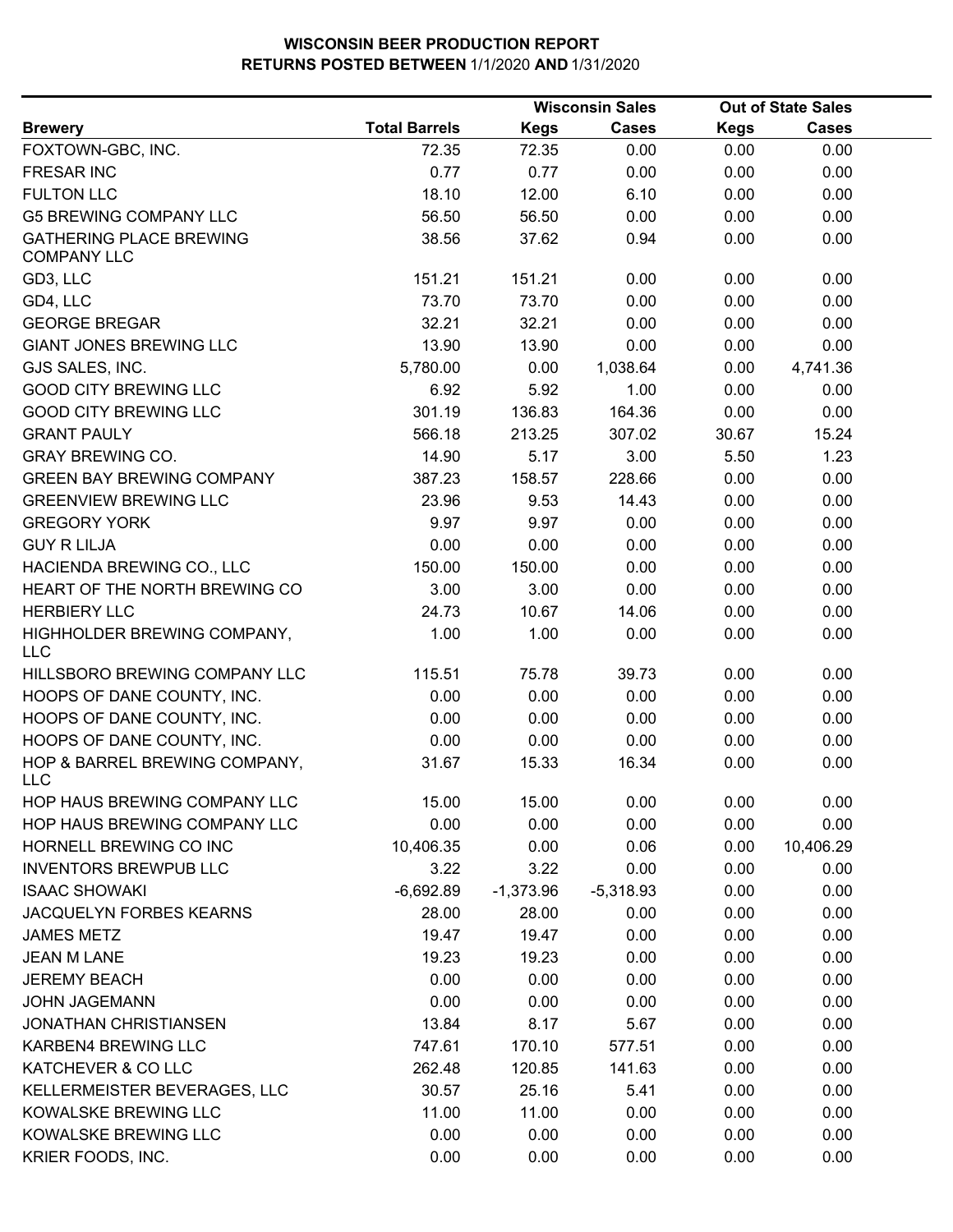|                                                 |                      |             | <b>Wisconsin Sales</b> |             | <b>Out of State Sales</b> |  |
|-------------------------------------------------|----------------------|-------------|------------------------|-------------|---------------------------|--|
| <b>Brewery</b>                                  | <b>Total Barrels</b> | <b>Kegs</b> | <b>Cases</b>           | <b>Kegs</b> | <b>Cases</b>              |  |
| LAKEFRONT BREWERY, INC.                         | 54.87                | 0.00        | 54.87                  | 0.00        | 0.00                      |  |
| LAKEFRONT BREWERY, INC.                         | 2,562.43             | 969.61      | 1,200.43               | 23.39       | 369.00                    |  |
| LAKEWALK BREWERY AND CAFE<br><b>COMPANY</b>     | 24.00                | 24.00       | 0.00                   | 0.00        | 0.00                      |  |
| LAZY MONK BREWING LLC                           | 42.40                | 21.51       | 20.89                  | 0.00        | 0.00                      |  |
| LEDGESTONE ESTATE LLC                           | 3.04                 | 3.04        | 0.00                   | 0.00        | 0.00                      |  |
| <b>LEE BURGESS</b>                              | 0.00                 | 0.00        | 0.00                   | 0.00        | 0.00                      |  |
| LEFFEL ROOTS, LLC                               | 0.00                 | 0.00        | 0.00                   | 0.00        | 0.00                      |  |
| <b>LEVI FUNK</b>                                | 76.97                | 38.26       | 38.71                  | 0.00        | 0.00                      |  |
| LHM BREW PUB, LLC                               | 14.22                | 14.22       | 0.00                   | 0.00        | 0.00                      |  |
| LOOKING FOR GROUP BREWING<br><b>MADISON LLC</b> | 20.51                | 20.51       | 0.00                   | 0.00        | 0.00                      |  |
| <b>LOST ISLAND WINE LLC</b>                     | 0.00                 | 0.00        | 0.00                   | 0.00        | 0.00                      |  |
| LUCETTE BREWING COMPANY LLC                     | 104.74               | 78.75       | 25.99                  | 0.00        | 0.00                      |  |
| LUCKYS 1313 BREW PUB INVESTOR<br><b>LLC</b>     | 0.00                 | 0.00        | 0.00                   | 0.00        | 0.00                      |  |
| LUCKYS 1313 BREW PUB INVESTOR<br><b>LLC</b>     | 0.00                 | 0.00        | 0.00                   | 0.00        | 0.00                      |  |
| LUCKYS 1313 BREW PUB INVESTOR<br><b>LLC</b>     | 0.00                 | 0.00        | 0.00                   | 0.00        | 0.00                      |  |
| MAG ENTERTAINMENT LLC                           | 0.00                 | 0.00        | 0.00                   | 0.00        | 0.00                      |  |
| MARK ANTHONY BREWING INC                        | 89,712.18            | 0.00        | $-15,973.65$           | 0.00        | 105,685.83                |  |
| MATTHEW J GEARY                                 | 25.23                | 14.49       | 10.74                  | 0.00        | 0.00                      |  |
| <b>MATTHEW J GERDTS</b>                         | 3.00                 | 3.00        | 0.00                   | 0.00        | 0.00                      |  |
| MATTHEW R SCHMIDT                               | 66.00                | 66.00       | 0.00                   | 0.00        | 0.00                      |  |
| MCFLESHMAN'S BREWING CO., LLC.                  | 33.87                | 27.24       | 6.63                   | 0.00        | 0.00                      |  |
| MCKENZIE RIVER BREWING COMPANY,<br><b>LLC</b>   | 0.00                 | 0.00        | 0.00                   | 0.00        | 0.00                      |  |
| MCZ'S BREWING, LLC                              | 3.80                 | 3.80        | 0.00                   | 0.00        | 0.00                      |  |
| MELMS BREWING COMPANY INC                       | 1.00                 | 1.00        | 0.00                   | 0.00        | 0.00                      |  |
| MICHAEL CHRISTENSON                             | 19.00                | 19.00       | 0.00                   | 0.00        | 0.00                      |  |
| MICHAEL W ZUPKE                                 | 0.00                 | 0.00        | 0.00                   | 0.00        | 0.00                      |  |
| MILLERCOORS LLC                                 | $-0.03$              | 0.00        | $-0.03$                | 0.00        | 0.00                      |  |
| MILLERCOORS LLC                                 | 3,194.18             | 152.50      | 2,471.49               | 112.00      | 458.19                    |  |
| MILLERCOORS LLC                                 | 496,580.28           | 10,801.40   | 106,086.34             | 41,570.38   | 338,122.16                |  |
| MILLERCOORS LLC                                 | 0.00                 | 0.00        | 0.00                   | 0.00        | 0.00                      |  |
| MILLERCOORS USA LLC                             | 0.00                 | 0.00        | 0.00                   | 0.00        | 0.00                      |  |
| MILWAUKEE BREWING COMPANY                       | 0.00                 | 0.00        | 0.00                   | 0.00        | 0.00                      |  |
| MILWAUKEE BREWING COMPANY                       | 0.00                 | 0.00        | 0.00                   | 0.00        | 0.00                      |  |
| MINOCQUA BREWING CO INC                         | 7.00                 | 7.00        | 0.00                   | 0.00        | 0.00                      |  |
| <b>MISSION BREWERY INC</b>                      | 0.00                 | 0.00        | 0.00                   | 0.00        | 0.00                      |  |
| MOBCRAFT BEER INC                               | 819.90               | 573.23      | 229.44                 | 9.75        | 7.48                      |  |
| MODICUM BREWING LLC                             | 12.91                | 10.75       | 2.16                   | 0.00        | 0.00                      |  |
| MONTELLO BREWING COMPANY LLC                    | 3.00                 | 3.00        | 0.00                   | 0.00        | 0.00                      |  |
| MOOSEJAW PIZZA & BREWING CO LLC                 | 121.40               | 105.14      | 16.26                  | 0.00        | 0.00                      |  |
| <b>MORRISWEYER LLC</b>                          | 0.00                 | 0.00        | 0.00                   | 0.00        | 0.00                      |  |
| MOUNTAIN CREST SRL LLC                          | 4,503.42             | 5.00        | 420.41                 | 0.00        | 4,078.01                  |  |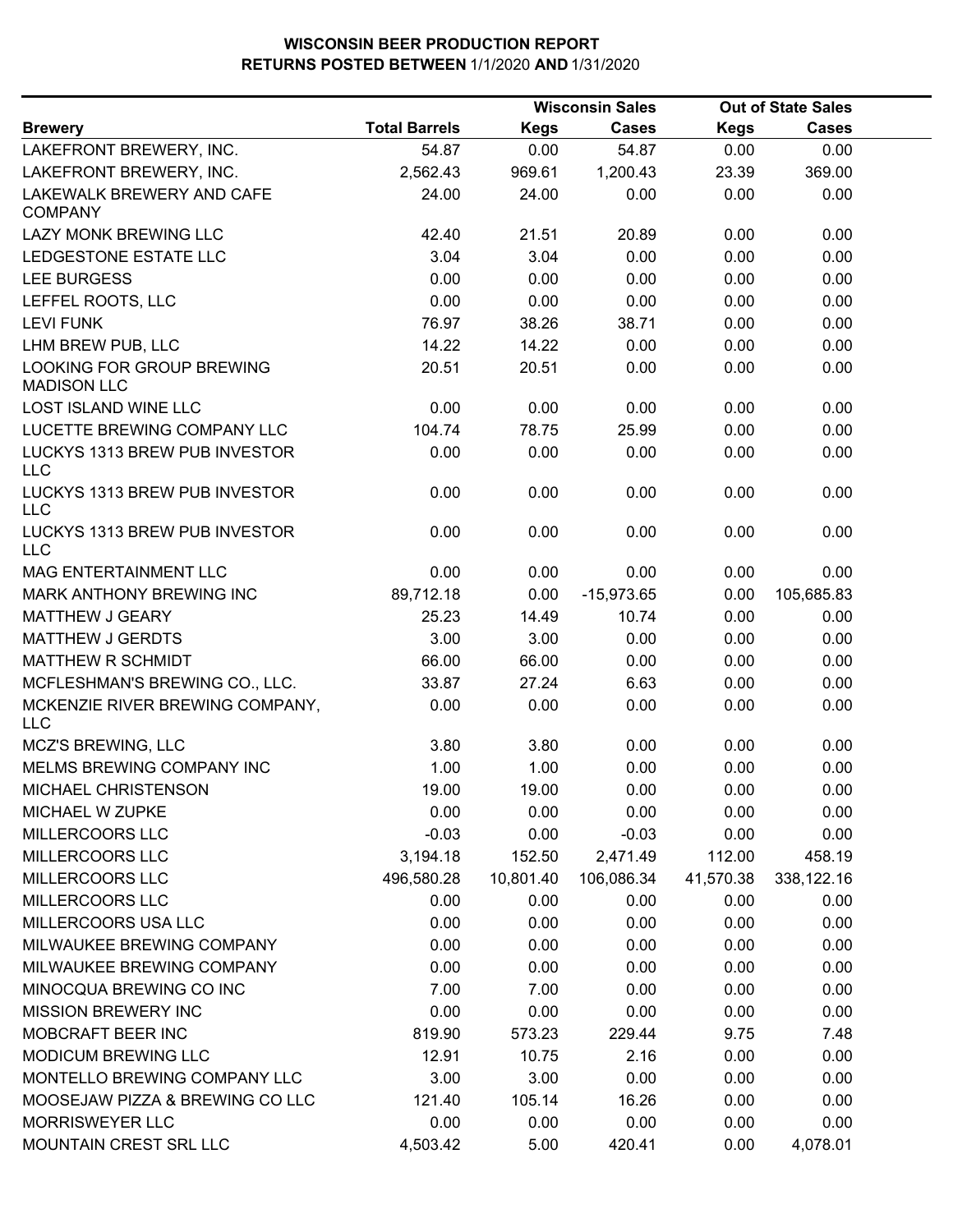|                                                   |                      |             | <b>Wisconsin Sales</b> |             | <b>Out of State Sales</b> |  |
|---------------------------------------------------|----------------------|-------------|------------------------|-------------|---------------------------|--|
| <b>Brewery</b>                                    | <b>Total Barrels</b> | <b>Kegs</b> | <b>Cases</b>           | <b>Kegs</b> | Cases                     |  |
| MPJ MANAGEMENT, LLC                               | 0.00                 | 0.00        | 0.00                   | 0.00        | 0.00                      |  |
| <b>NATHAN R WARNKE</b>                            | 19.40                | 19.40       | 0.00                   | 0.00        | 0.00                      |  |
| <b>NEW BARONS BREWING</b><br><b>COOPERATIVE</b>   | 3.92                 | 3.92        | 0.00                   | 0.00        | 0.00                      |  |
| <b>NEW GLARUS BREWING COMPANY</b>                 | 14,062.01            | 4,771.00    | 9,291.01               | 0.00        | 0.00                      |  |
| NEW GLARUS BREWING COMPANY                        | 599.51               | 69.00       | 530.51                 | 0.00        | 0.00                      |  |
| NEW MERIDIAN BEER, LLC                            | 37.80                | 37.80       | 0.00                   | 0.00        | 0.00                      |  |
| NEXT DOOR BREWING LLC                             | 0.00                 | 0.00        | 0.00                   | 0.00        | 0.00                      |  |
| NEXT DOOR BREWING LLC                             | 18.43                | 17.33       | 1.10                   | 0.00        | 0.00                      |  |
| NICHOLAS CALAWAY                                  | 130.90               | 69.71       | 61.19                  | 0.00        | 0.00                      |  |
| NOBLE ROOTS BREWING COMPANY,<br><b>LLC</b>        | 21.61                | 21.61       | 0.00                   | 0.00        | 0.00                      |  |
| NORTHWOODS BREWING CORP LLC                       | 29.00                | 29.00       | 0.00                   | 0.00        | 0.00                      |  |
| OFF-KILTER BREWING INC                            | 4.78                 | 1.25        | 0.94                   | 1.00        | 1.59                      |  |
| OLD ABE BREWING LLC                               | 6.00                 | 0.00        | 6.00                   | 0.00        | 0.00                      |  |
| OLIPHANT BREWING LLC                              | 20.72                | $-2.54$     | 0.00                   | 23.26       | 0.00                      |  |
| OMBIBULOUS BREWING COMPANY,<br><b>LLC</b>         | 4.00                 | 4.00        | 0.00                   | 0.00        | 0.00                      |  |
| O'SO BREWING COMPANY                              | 240.41               | 95.83       | 118.15                 | 0.17        | 26.26                     |  |
| PABST BREWING COMPANY, LLC                        | 0.00                 | 0.00        | 0.00                   | 0.00        | 0.00                      |  |
| PARCHED EAGLE BREWPUB LLC                         | 16.48                | 16.48       | 0.00                   | 0.00        | 0.00                      |  |
| PATRICK MC INTOSH                                 | 0.00                 | 0.00        | 0.00                   | 0.00        | 0.00                      |  |
| PETER H GENTRY                                    | 268.76               | 158.00      | 110.76                 | 0.00        | 0.00                      |  |
| PETER H GENTRY                                    | 6.00                 | 6.00        | 0.00                   | 0.00        | 0.00                      |  |
| PETER PETERSON                                    | 6.00                 | 6.00        | 0.00                   | 0.00        | 0.00                      |  |
| PHUSION PROJECTS LLC                              | 39,201.23            | 0.00        | 633.40                 | 0.00        | 38,567.83                 |  |
| PIGEON RIVER BREWING LLC                          | 26.70                | 18.50       | 8.20                   | 0.00        | 0.00                      |  |
| PITCHFORK BREWING LLC                             | 7.98                 | 7.98        | 0.00                   | 0.00        | 0.00                      |  |
| PLYMOUTH BREWING COMPANY LLC                      | 23.47                | 23.47       | 0.00                   | 0.00        | 0.00                      |  |
| PORT HURON BREWING COMPANY,<br>LLC                | 0.00                 | 0.00        | 0.00                   | 0.00        | 0.00                      |  |
| POTOSI BREWING COMPANY                            | 618.10               | 110.20      | 279.60                 | 95.60       | 132.70                    |  |
| POTOSI BREWING COMPANY                            | 0.00                 | 0.00        | 0.00                   | 0.00        | 0.00                      |  |
| RACINE BREWING COMPANY                            | 11.75                | 11.75       | 0.00                   | 0.00        | 0.00                      |  |
| RAIL HOUSE PROPERTIES LLC                         | 29.67                | 29.67       | 0.00                   | 0.00        | 0.00                      |  |
| <b>RAISED GRAIN BREWING COMPANY</b><br><b>LLC</b> | 357.52               | 129.33      | 228.19                 | 0.00        | 0.00                      |  |
| <b>RANDOLPH OSKEY</b>                             | 20.48                | 20.48       | 0.00                   | 0.00        | 0.00                      |  |
| RANDYS FUNHUNTERS BREWERY INC                     | 0.00                 | 0.00        | 0.00                   | 0.00        | 0.00                      |  |
| REBELLION BREWING HOLDING<br><b>COMPANY INC</b>   | 6.25                 | 6.25        | 0.00                   | 0.00        | 0.00                      |  |
| RED EYE BREWING COMPANY LLC                       | 29.70                | 29.70       | 0.00                   | 0.00        | 0.00                      |  |
| REGAL BRAU BREWING COMPANY LLC                    | 555.40               | 0.00        | 6.67                   | 0.00        | 548.73                    |  |
| RHINELANDER BREWING CO LLC                        | 4,818.09             | 7.50        | 79.66                  | 5.00        | 4,725.93                  |  |
| RHINELANDER BREWING CO LLC                        | 19.33                | 13.38       | 5.95                   | 0.00        | 0.00                      |  |
| <b>RICHARD JOSEPH</b>                             | 0.00                 | 0.00        | 0.00                   | 0.00        | 0.00                      |  |
| <b>RICHARD R TUESCHER</b>                         | 0.00                 | 0.00        | 0.00                   | 0.00        | 0.00                      |  |
|                                                   |                      |             |                        |             |                           |  |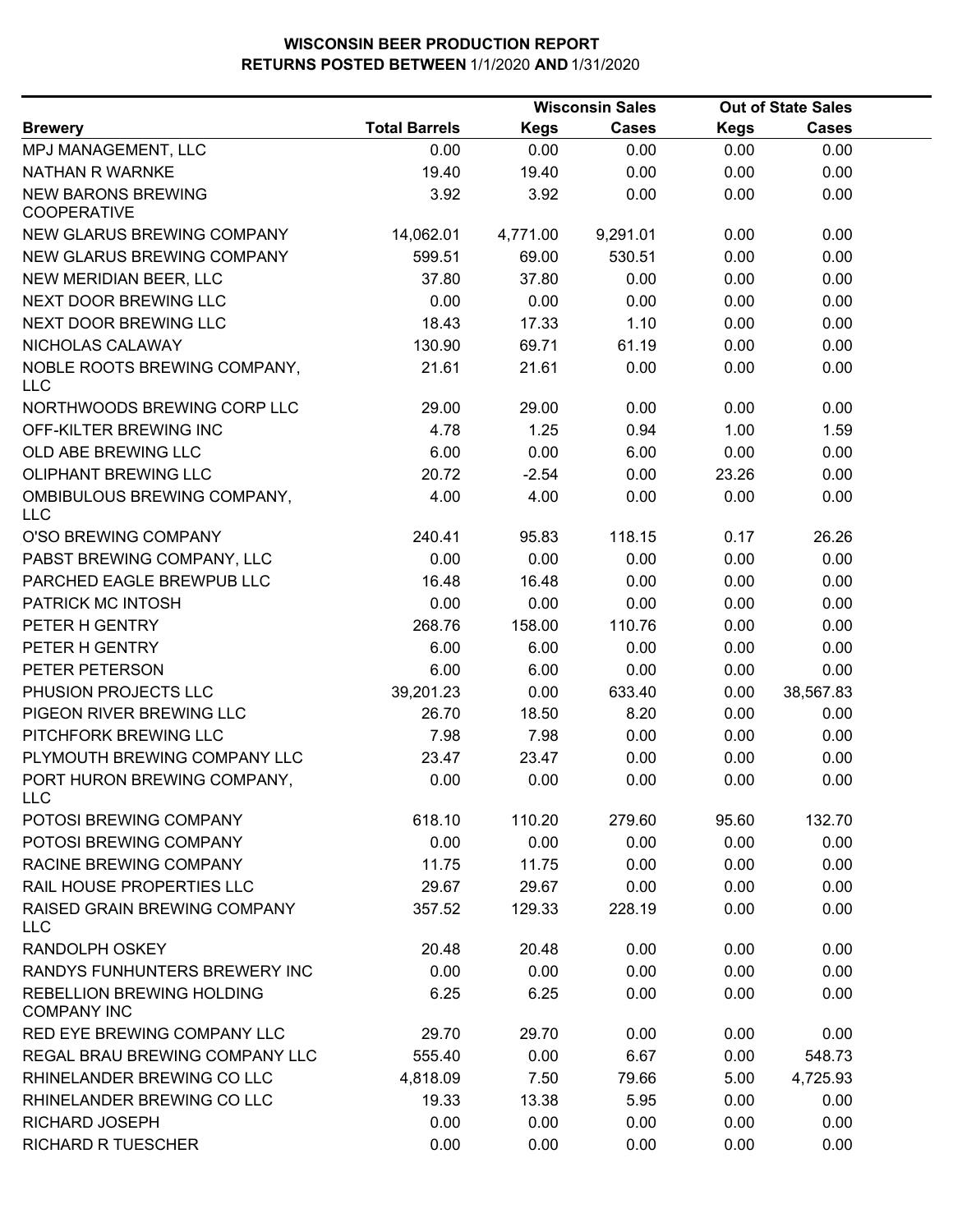|                                                        |                      |        | <b>Wisconsin Sales</b> |             | <b>Out of State Sales</b> |  |
|--------------------------------------------------------|----------------------|--------|------------------------|-------------|---------------------------|--|
| <b>Brewery</b>                                         | <b>Total Barrels</b> | Kegs   | <b>Cases</b>           | <b>Kegs</b> | <b>Cases</b>              |  |
| <b>RIGHT BAUER LLC</b>                                 | 7.50                 | 7.50   | 0.00                   | 0.00        | 0.00                      |  |
| ROBERT A LARSON                                        | 103.01               | 51.33  | 51.68                  | 0.00        | 0.00                      |  |
| ROCK COUNTY BREWING COMPANY<br><b>LLC</b>              | 62.44                | 0.00   | 62.44                  | 0.00        | 0.00                      |  |
| <b>ROCK'N BEER LLC</b>                                 | 20.40                | 20.40  | 0.00                   | 0.00        | 0.00                      |  |
| ROCKY REEF BREWING COMPANY                             | 23.16                | 23.16  | 0.00                   | 0.00        | 0.00                      |  |
| ROGER HILLESTAD                                        | 4.52                 | 4.52   | 0.00                   | 0.00        | 0.00                      |  |
| <b>ROGER MILLER</b>                                    | 4.83                 | 4.83   | 0.00                   | 0.00        | 0.00                      |  |
| <b>ROSS M NELSON</b>                                   | 2.00                 | 2.00   | 0.00                   | 0.00        | 0.00                      |  |
| ROUND MAN BREWING CO., LLC                             | 14.16                | 14.16  | 0.00                   | 0.00        | 0.00                      |  |
| <b>RUSH RIVER BREWING LLC</b>                          | 145.22               | 50.81  | 31.02                  | 50.33       | 13.06                     |  |
| RYANS ON YORK LLC                                      | 0.00                 | 0.00   | 0.00                   | 0.00        | 0.00                      |  |
| SAHALE ALE WORKS, LLC                                  | 51.50                | 51.50  | 0.00                   | 0.00        | 0.00                      |  |
| SAWMILL BREWING CO INC                                 | 52.00                | 52.00  | 0.00                   | 0.00        | 0.00                      |  |
| SAWMILL LOGGER ENTERPRISES LLC                         | 0.00                 | 0.00   | 0.00                   | 0.00        | 0.00                      |  |
| <b>SHB HOLDINGS LLC</b>                                | 7.00                 | 7.00   | 0.00                   | 0.00        | 0.00                      |  |
| SLEEMAN BREWING COMPANY USA<br><b>INC</b>              | 2,020.65             | 35.95  | 70.03                  | $-35.95$    | 1,950.62                  |  |
| SONNY'S PIZZERIA LLC                                   | 2.50                 | 2.50   | 0.00                   | 0.00        | 0.00                      |  |
| SOUTH SHORE BREWERY, INC.                              | 367.12               | 172.33 | 157.70                 | 13.00       | 24.09                     |  |
| SOUTH SHORE BREWERY, INC.                              | 101.36               | 101.36 | 0.00                   | 0.00        | 0.00                      |  |
| <b>SPB LLC</b>                                         | 1,557.49             | 371.75 | 953.45                 | 173.25      | 59.04                     |  |
| SPRECHER BREWING COMPANY, INC.                         | $-22.77$             | 62.89  | $-85.66$               | 0.00        | 0.00                      |  |
| STARBOARD BREWING COMPANY LLC                          | 6.00                 | 6.00   | 0.00                   | 0.00        | 0.00                      |  |
| STATE LINE DISTILLERY, LLC                             | 0.00                 | 0.00   | 0.00                   | 0.00        | 0.00                      |  |
| STEELHEAD ALEWORKS LLC                                 | 56.00                | 56.00  | 0.00                   | 0.00        | 0.00                      |  |
| <b>STEPHEN B ZINK</b>                                  | 3.00                 | 3.00   | 0.00                   | 0.00        | 0.00                      |  |
| STILLMANK BREWING COMPANY                              | 124.26               | 66.75  | 57.51                  | 0.00        | 0.00                      |  |
| STONE ARCH BREWPUB INC.                                | 201.91               | 201.91 | 0.00                   | 0.00        | 0.00                      |  |
| SUNSHINE BREWING COMPANY LLC                           | 10.00                | 0.00   | 10.00                  | 0.00        | 0.00                      |  |
| SWINGING BRIDGE BREWING<br><b>COMPANY</b>              | 0.00                 | 0.00   | 0.00                   | 0.00        | 0.00                      |  |
| SWITCHGEAR BREWING COMPANY<br><b>LLC</b>               | 15.50                | 15.50  | 0.00                   | 0.00        | 0.00                      |  |
| <b>TERRAPIN BEER COMPANY LLC</b>                       | 0.00                 | 0.00   | 0.00                   | 0.00        | 0.00                      |  |
| THE BRONX BREWERY, LLC                                 | 0.00                 | 0.00   | 0.00                   | 0.00        | 0.00                      |  |
| THE EAU CLAIRE BREWING PROJECT<br><b>LLC</b>           | 387.00               | 52.75  | 334.25                 | 0.00        | 0.00                      |  |
| THE EXPLORIUM BREWPUB LLC                              | 85.00                | 85.00  | 0.00                   | 0.00        | 0.00                      |  |
| THE GD 2, LLC                                          | 53.74                | 53.74  | 0.00                   | 0.00        | 0.00                      |  |
| THE GREAT DANE PUB AND BREWING<br>COMPANY, INC.        | 115.29               | 115.29 | 0.00                   | 0.00        | 0.00                      |  |
| THE LONE GIRL BREWING COMPANY -<br><b>WAUNAKEE LLC</b> | 35.50                | 35.50  | 0.00                   | 0.00        | 0.00                      |  |
| THE MCKENZIE RIVER CORPORATION                         | 0.00                 | 0.00   | 0.00                   | 0.00        | 0.00                      |  |
| THIRD SPACE BREWING LLC                                | 561.05               | 208.67 | 352.38                 | 0.00        | 0.00                      |  |
| THUMB KNUCKLE BREWING COMPANY                          | 0.00                 | 0.00   | 0.00                   | 0.00        | 0.00                      |  |